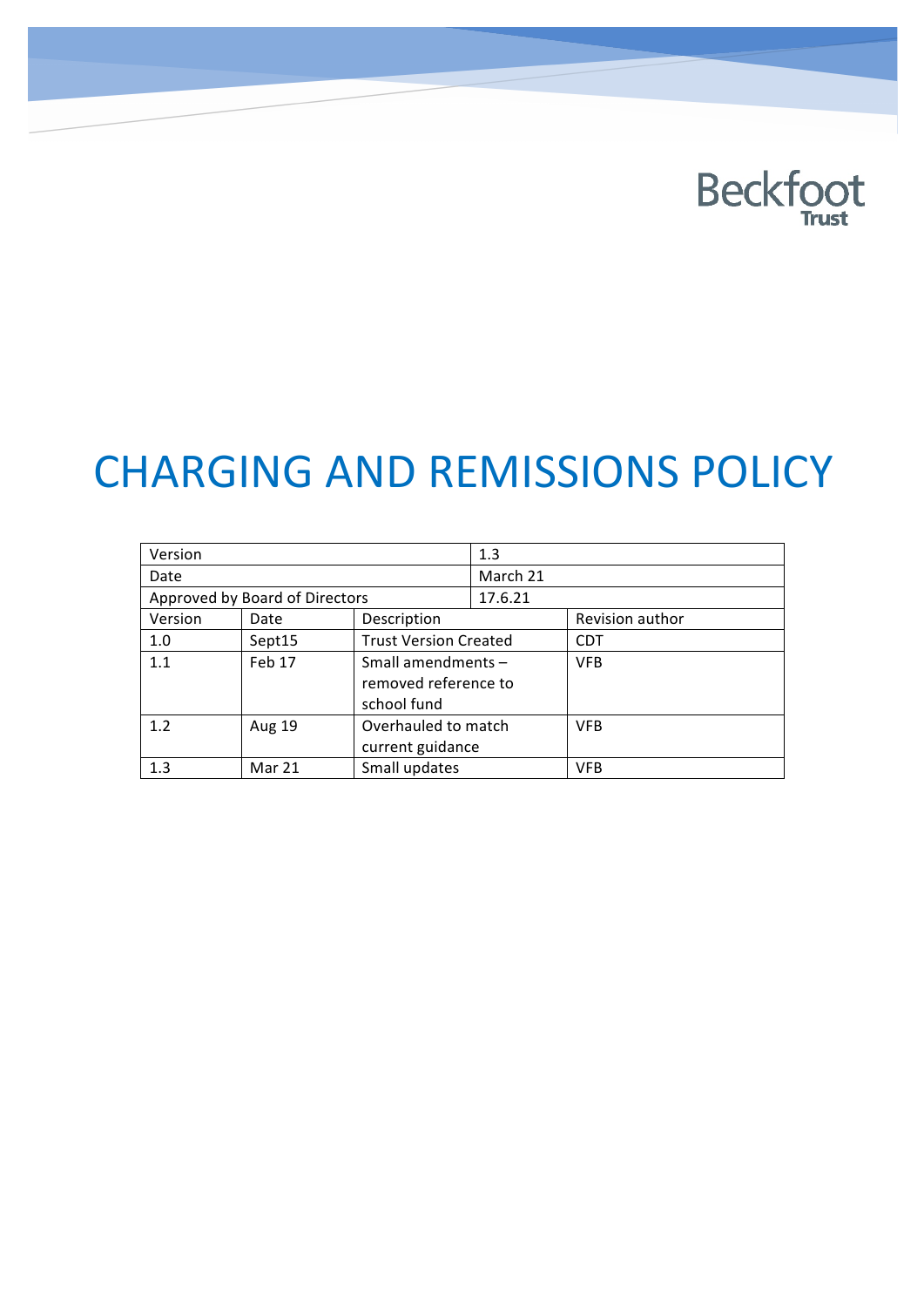## 1.0 Background and Legislation

This policy is based on advice from the Department for Education (DfE) on charging for school activities and the Education Act 1996, sections 449-462 of which set out the law on charging for school activities in England. Academies are required to comply with this Act through their funding agreements.

# 2.0 Where the Trust Can Make Charges

- Any materials, books, instruments or equipment, where the child's parent wishes him or her to own them
- Optional extras (see below)
- Music and vocal tuition, in limited circumstances
- Certain early years provision
- Community facilities

#### 3.0 Optional Extras

We are able to charge for activities known as 'optional extras'. In these cases, the school can charge for providing materials, books, instruments or equipment. The following are optional extras:

- Education provided outside of school time that is not part of:
	- $\circ$  The national curriculum
	- $\circ$  A syllabus for a prescribed public examination that the pupil is being prepared for at the school
	- o Religious education
	- $\circ$  Examination entry fee(s) if the registered pupil has not been prepared for the examination(s) at the school
	- $\circ$  Transport (other than transport that is required to take the pupil to school or to other premises where the local authority/governing board has arranged for the pupil to be provided with education)
	- $\circ$  Board and lodging for a pupil on a residential visit
	- o Extended day services offered to pupils (such as breakfast clubs, after-school clubs, tea and supervised homework sessions)

When calculating the cost of optional extras, an amount may be included in relation to:

- Any materials, books, instruments or equipment provided in connection with the optional extra
- The cost of buildings and accommodation
- Non-teaching staff
- Teaching staff engaged under contracts for services purely to provide an optional extra (including supply teachers engaged specifically to provide the optional extra)
- The cost, or an appropriate proportion of the costs, for teaching staff employed to provide tuition in playing a musical instrument, or vocal tuition, where the tuition is an optional extra
- Any charge made in respect of individual pupils will not be greater than the actual cost of providing the optional extra activity, divided equally by the number of pupils participating.
- Any charge will not include an element of subsidy for any other pupils who wish to take part in the activity but whose parents are unwilling or unable to pay the full charge.
- In cases where a small proportion of the activity takes place during school hours, the charge cannot include the cost of alternative provision for those pupils who do not wish to participate.

Parental agreement is necessary for the provision of an optional extra which is to be charged for.

### 4.0 Voluntary Contributions

The schools within the Trust is able to ask for voluntary contributions from parents to fund activities during school hours which would not otherwise be possible.

Some activities for which the school may ask parents for voluntary contributions include:

- **Trips**
- Visits